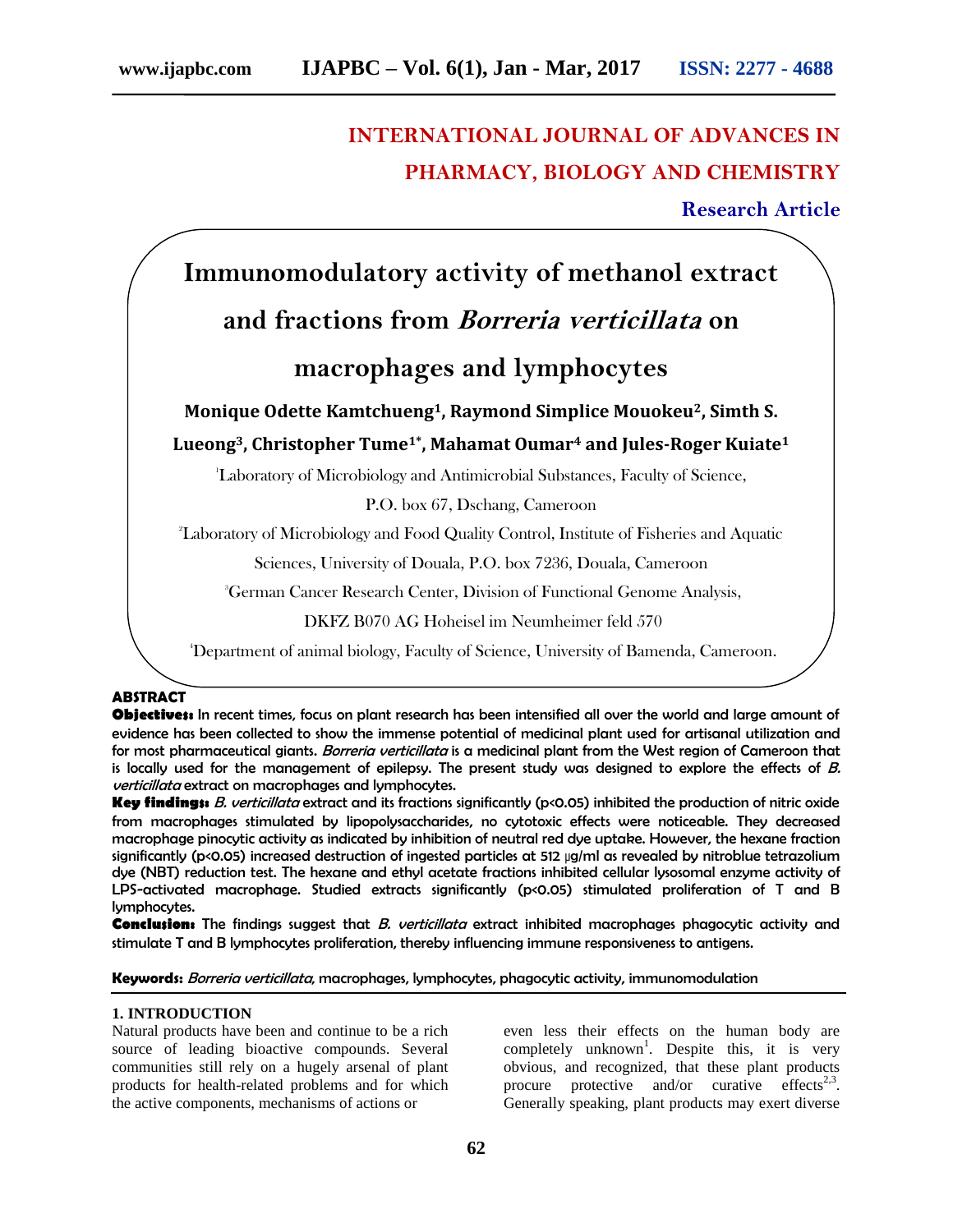effects on the human body, ranging from antimicrobial, anti-inflammatory, antioxidant, immunomodulatory to toxic effects $4-6$ .

Vertebrates are continually exposed to pathogenic and nonpathogenic organisms and substances of exogenous or endogenous origin that are capable of invading and altering the normal physiological status of the host organism. The immune system plays a central role in the determination of the outcome via the activities of its innate and active components conjunctively<sup>7</sup>. Although the primary role of the immune system is protective, it may become offensive or simply fail to perform its roles as a result of infections or deficiencies as it is the case in  $HIV/AIDS<sup>8</sup>$ . Under these circumstances, immunomodulation is almost unavoidable. They could potentiate the activities of the immune system (immunostimulators), or inhibit its activity  $(immunosuppressors)$ <sup>9,10</sup>. Modulation of immune system may be an effective means of altering the immune system in favor of the host either by stimulating immune cells for better performance or by suppressing their response in case of auto-immune  $disorder$  or following tissue transplantation<sup>11,12</sup>. Appropriate modulation of immune system in order to boost its ability to fight infection, counteract diseases, prevent cancer, and chronic inflammation may be achieved by medicinal plants, which are considered as an alternative approach to conventional treatment $^{13, 14}$ .

*Borreria verticillata* is a Cameroonian medicinal plant that grows in mountainous area, in the form of a shrub, and is widely used in the West Region for the management of epilepsy. It is largely accepted in several other communities as a highly active plant with several curative virtues. Despite its exploitation by local communities and other indigenous people, no scientific evaluations are conducted for confirming its role as immunomodulatory. Thus, the present study was performed to investigate the immunomodulatory properties of *B. verticillata* extract on macrophages activities and lymphocytes.

### **2. MATERIALS AND METHODS**

#### **2.1. Plant identification and extract preparation**

The whole plant of *Borreria verticillata* was collected from the Bamboutous Mountain in the West region of Cameroon in May 2013. The plant was identified by a botanical expert at the National Herbarium in Yaounde, Cameroon by comparing to the voucher specimen registered as 22815/HNC. The stem and leaves of *B. verticillata* were dried at room temperature and then grounded to a fine powder using laboratory blender. Powdered plant material (500 g) was macerated in 3 liters methanol with

frequent striking at room temperature for 48 hours. After filtration, the methanol was evaporated under reduced pressure by using rotary vacuum evaporator (Büchi R200) at 40°C resulting in the methanol extract (77.5 g). This extract was further fractionated in hexane and ethyl acetate. The hexane fraction was obtained after dissolving 40 g of the methanol extract in 1.5 liters of hexane, the mixture was then filtered and concentrated by hexane evaporation. The residue obtained was dissolved in 1.5 liters of ethyl acetate and the solution thus obtained was filtered and concentrated to yield ethyl acetate fraction. Methanol extract of *B. verticillata* and its fractions were dissolved in RPMI 5%.

#### **2.2. Isolation of lymphocytes and generation of macrophage cells**

Peripheral blood lymphocytes (PBL) were obtained by Ficoll Hypaque density gradient centrifugation of heparin-anticoagulated venous blood from healthy donors after obtaining informed consent. The blood was washed twice with RPMI supplemented with 5 % NBCS, 2 mM L-glutamine and penicillin/streptomycin 100 U/ml (RPMI 5%) and monocytes were separated from lymphocytes by plating PBL on falcon tissue plate. They were allowed to adhere for 12 hours and the non-adherent (lymphocytes) were removed. The adherent cells (macrophages) cultured for 7 days in presence of macrophage colony-stimulating factor (40 ng/ml) in RPMI 5% at 37°C in a humidified incubator at 5% CO<sub>2</sub>. Medium was changed after 3 days culture. Macrophages viability was determined by trypan blue exclusion test (98 %) and adjusted to  $2\times10^5$  cells/ml. In all subsequent experiments, each extract concentration was tested in triplicate.

#### **2.3. Cytotoxicity Assay**

To assess the cytotoxic of the plant extracts, macrophages and lymphocytes were treated with extract at 128 and 512 µg/ml for 24 and 72 hours respectively 37°C in a humidified incubator at 5%  $CO<sub>2</sub>$ . Following incubation, 20 µl of MTT (3-[4, 5-dimethylthiazol-2-yl]-2, 5-diphenylterazolium dimethylthiazol-2-yll-2, bromide) 0.5 mg/ml were added into each well and incubated at 37°C for 4 hours. Formazan crystals formed from dye reduction by viable cells were dissolved using HCl-Isopropanol 0.04 N and the absorbance was recorded at 492 nm as previously  $described<sup>15</sup>$ .

In order to verify the integrity of macrophage membranes in the presence of extract, the "dyeuptake" technique, based on the incorporation of neutral red by the living cells was used<sup>16</sup>. Briefly, cells were cultured at  $2.5 \times 10^5$  cells/ml in microtitre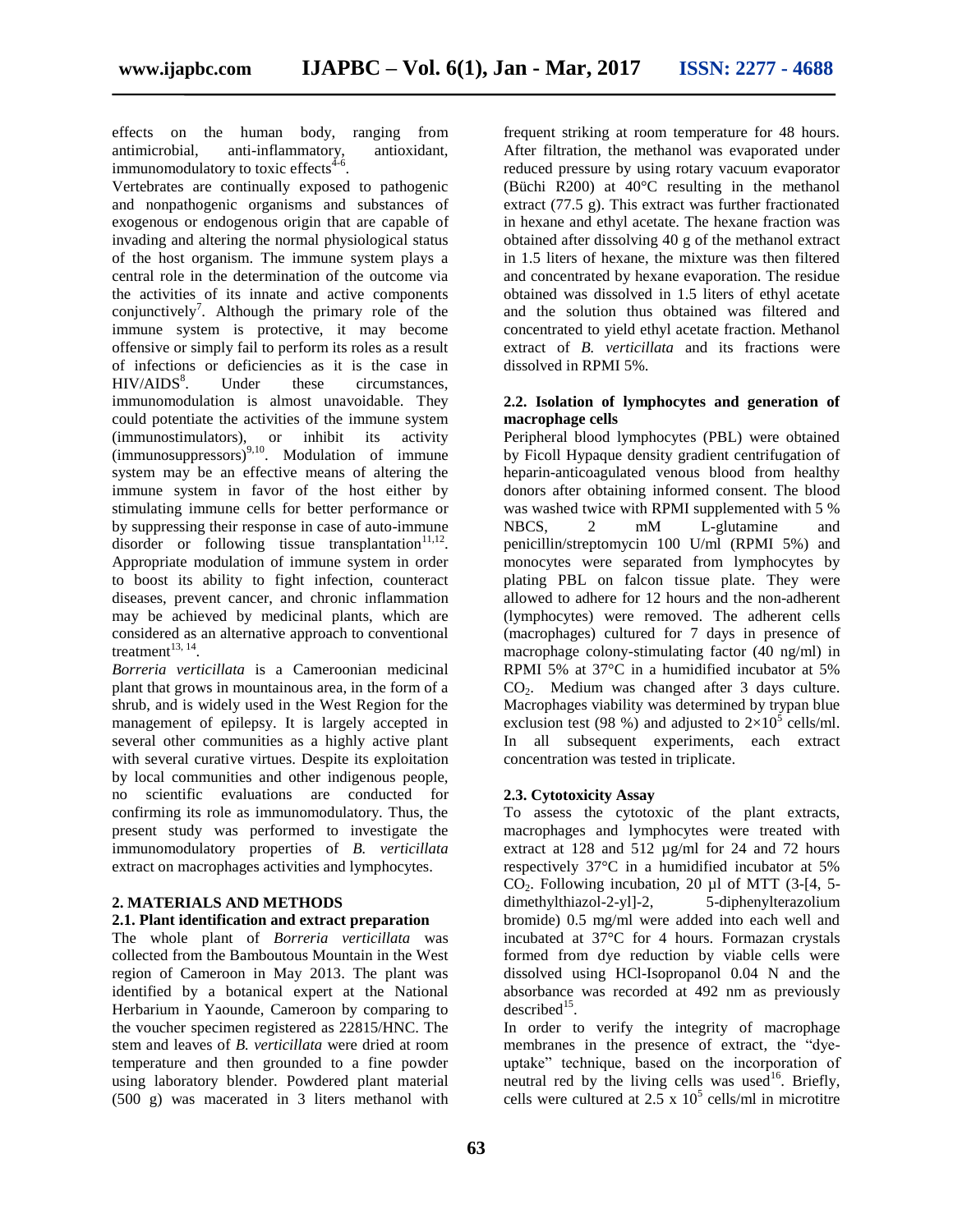plate (NUNC, 96-well) in presence of extract for 24 hours at 37 $\degree$ C in a humidified incubator at 5% CO<sub>2</sub>. After this incubation period, 100 µl of neutral red solution (0.075 %) was added and further incubated for 3 hours. The cells were then washed twice, the supernatant was discarded and 100 µl of 4% formaldehyde solution was added and maintained for 5 minutes to promote cell fixation. Following discarding the solution, 100 µl of cell lysis solution (acetic acid solution 1% and 50% methanol at the ratio 1:1) was added and plates were incubated for 30 minutes at room temperature on plate mixer and the optical density was read at 492 nm.

#### **2.4. Nitric oxide (NO) quantification**

The amount of nitrite in the culture medium was measured as an indicator of NO production using Griess reagent. Macrophages were cultured in 96 well plates for 24 hours as mentioned above in the presence of LPS (1 µg/ml) and plant extract. Following incubation, 100 µl of cell culture medium was incubated with equal volumes of Griess reagent (1% sulfanilamide and 0.1% naphthylethylenediamine dihydrochloride in 2.5% phosphoric acid) for 10 min at room temperature. The absorbance was measured at 540 nm in a microplate reader. Fresh culture medium was used as blank in each experiment.

#### **2.5. Pinocytic activity**

The pinocytosis capability of lipopolysaccharides stimulated macrophages was measured by neutral red uptake $17$ . Macrophages were dispensed into 96 well plates for 24 hours in the presence of plant extract and LPS 37 $\degree$ C in a humidified incubator at 5% CO<sub>2</sub>. Upon incubation, culture medium was removed and 100 µl of neutral red solution added to each well followed by 3 hours additional incubation at 37°C. The dye was then discarded and macrophages were washed twice with phosphate buffer saline. They were further fixed with 100 µl of formaldehyde solution 4% for 5 minutes. Upon fixation, the formaldehyde solution was replaced by a mixture of acetic acid solution (1 %) and methanol (50 %). The plate was then kept for 30 minutes under constant agitation and the absorbance was measured at 492 nm. Phagocytic index was calculated as the ratio of the treated and control macrophages.

#### **2.6. Macrophages oxidative metabolism**

The burst of macrophages oxidative metabolism was assessed based on the reduction of Nitroblue Tetrazolium (NBT) dye reduction assay as described by Manosroi<sup>18</sup>. Briefly, macrophages were cultured in a humidified incubator containing  $5\%$  CO<sub>2</sub> for 24

hours at 37°C in microtitre plates in the presence LPS and plant extract. Upon incubation, 20 µl NBT solution 1.5 mg/ml in PBS was added in each well and the plate were incubated for additional one hour at 37°C. Upon incubation, macrophages were rinsed vigorously with RPMI-1640 medium, washed four times with 200 µl of methanol and finally air-drying. 120 µl of 2 M KOH and 140 µl of DMSO were added in each well to solubilize formazan-deposits. The absorbance was recorded at 570 nm and NBT reduction percentage was estimated.

#### **2.7. Cellular lysosomal enzyme activity assay**

Cellular lysosomal enzyme activity of macrophages was evaluated by measuring acid phosphatase activity as described earlier<sup>19</sup>. After 24 hours macrophages culture in the presence of plant extract and LPS in a humidified incubator containing  $5\%$  CO<sub>2</sub>, culture medium was discarded and the cells were resuspended by addition of 20  $\mu$ l triton X-100 (0.1%) and plates were incubated once more for 30 min. 100 µl of 10 mM *p*-nitrophenyl phosphate (*p*NPP) and 50 ml of 0.1 M citrate buffer (pH 5.0) were added in each well and the mixture was incubated for 1 hour at 37°C. Thereafter, 150 µl of 0.2 M borate buffer (pH 9.8) was added to stop the reaction and the absorbance was measured at 405 nm. The percentage of lysosomal enzyme activity was calculated.

#### **2.8. Myeloperoxidase activity assay**

Macrophages were cultured as mentioned above. Upon incubation, cells were washed three times with RPMI medium and plates were incubated for 10 min with 100 µl of *o*-phenylenediamine (0.4 g/ml) and  $H<sub>2</sub>O<sub>2</sub>$  (0.002%) in phosphate-citrate buffer (pH 5.0). Sulfuric acid (0.1 N) was added to stop the reaction and the absorbance was measured at  $492 \text{ nm}^{20}$ . The percentage of myeloperoxidase activity was then calculated.

#### **2.9. Mitogen-induced lymphocytes proliferation assay**

The lymphocytes culture was performed in 96-well culture plates. Cell suspensions  $(1.5\times10^5 \text{ cells/ml})$ were seeded for 72 hours in a humidified incubator containing 5%  $CO<sub>2</sub>$  at 37°C in the presence of plant extract and either Phytohemaglutinin (PHA) 4 µg/ml or LPS 1 µg/ml. PHA and LPS are T cells and B cells primer respectively. Four hours before the end of the incubation period, 20 µl of MTT solution (0.5 mg/ml) was added to each well and the plates were incubated for four more hours at 37°C. Following incubation, the medium was discarded and 100 µl of HClisopropanol 0.04 N was added to reduce formazan crystals formed by viable cells. After 30 min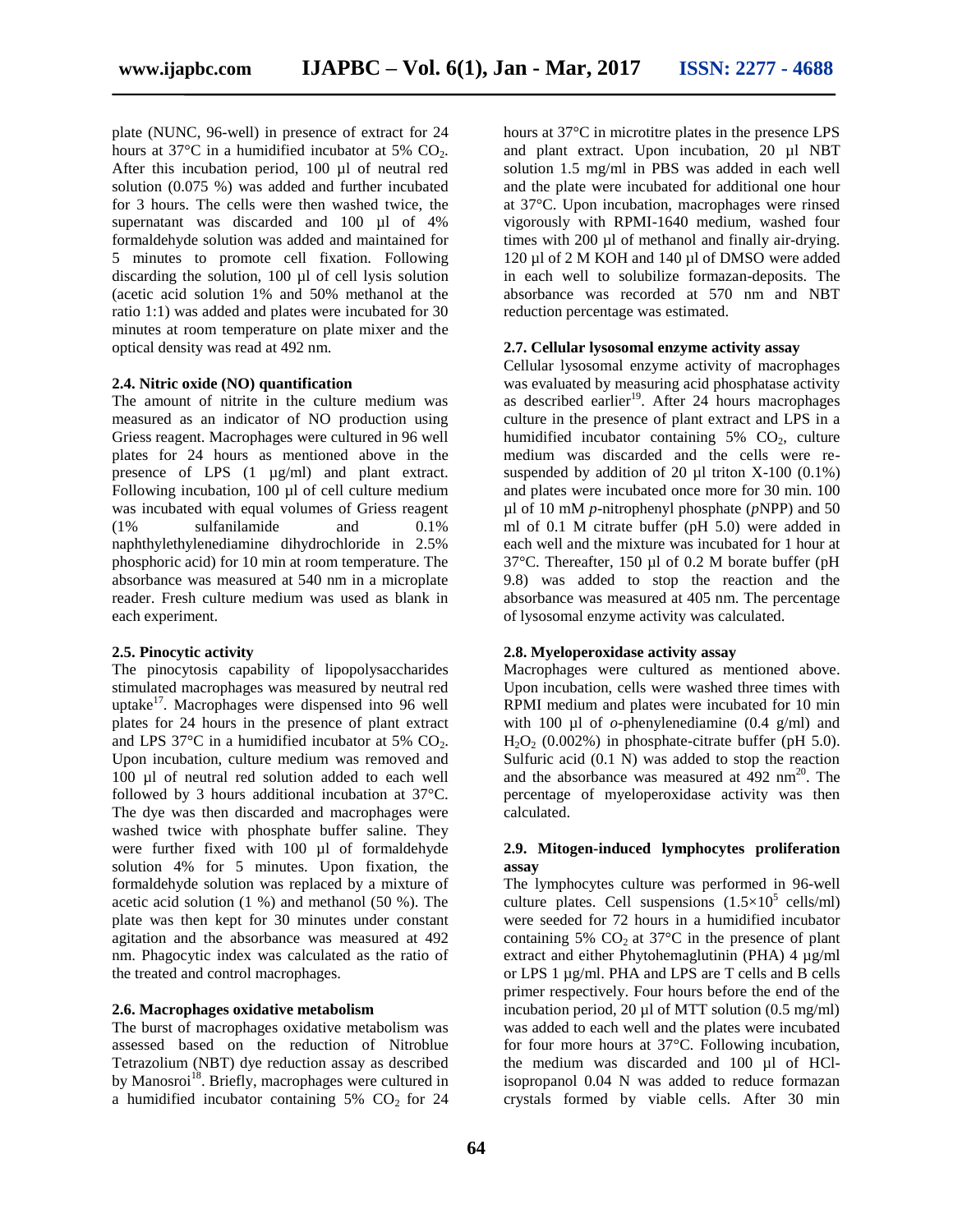incubation under agitation, the absorbance was read at 492 nm. Wells containing either PHA or LPS was used as control.

In each assay on macrophages, experiments were performed in triplicate and LPS was used as positive control.

#### **2.10. Statistical analyses**

The results were expressed as mean  $\pm$  S.E.M. They were submitted to one way ANOVA. When the differences existed, means were separated using Waller Duncan's multiple range test at 0.05 significance level.

#### **3. RESULTS**

#### **3.1. Cytotoxicity effect of plant extracts on macrophages**

The *B. verticillata* extract and fractions was assessed on cell toxicity and membrane integrity. No cell toxicity was observed on extract treated macrophages as compared to the control (Table 1 and Figure 1). Moreover, they did not induce any alteration on membrane integrity. Cell growth was rather significantly stimulated in concentration-dependent manner in presence of plant extracts.

### **3.2. Effect of** *B. verticillata* **extracts on NO production in LPS-activated macrophages**

The methanol extract, hexane and ethyl acetate fractions of *B. verticillata* were tested for their effect on nitric oxide production by LPS-activated macrophages in cultures. As shown in Figure 1, they exhibited a significant inhibition of NO production when compared to the LPS-treated macrophages (p<0.05). As determined by MTT assays, cell viability was not altered by the plant extracts indicating that the inhibition of NO production by these extracts was not due to cytotoxic effects.

#### **3.3. Effect of plant extracts on macrophage phagocytosis**

The pinocytic activity of macrophages was assessed by measuring the amount of neutral red uptake by LPS-activated macrophages. The extracts significantly decreased the pinocytosis of macrophages when compared to the positive control (Table 2).

The *in vitro* endocytosis effect of different extracts was also evaluated through the reduction of NBT dye. The methanol extract of *B. verticillata* didn't caused significant reduction of NBT by LPSstimulated macrophages, however its fractions significantly decreased  $(p<0.05)$  this reduction, reflecting the ability of these fractions to inhibit the destruction of ingested particles (Table 3).

#### **3.4. Effect of plant extracts on lysosomal enzyme and myeloperoxidase activity**

The effect of *B. verticillata* extracts on lysosomal enzyme activity of LPS-stimulated macrophages is presented in Table 4. Ethyl acetate fraction significantly inhibited macrophages lysosomal enzyme activity when compared to the control. The methanol extract and its hexane fraction did not have any effect on this activity.

As presented in the Table 5, the myeloperoxidase activity of activated macrophages was not modified by methanol extract of *B. verticillata* but its fractions inhibited this myeloperoxydase activity at 128 µg/ml.

#### **3.6. Effect of plant extracts on lymphocyte proliferation**

Results presented in Table 6 revealed that *B. verticillata* methanol extract and its fractions didn't have any negative effect on the viability of lymphocyte cells, instead proliferation of lymphocytes were noticed. In order to appreciate the group of lymphocytes involved in proliferative activity, cultures were supplemented with PHA or LPS. Figures 2 and 3 showed that both T and B cells were involved in the proliferative activity. The stimulation was found to be more pronounced with ethyl acetate fraction in case of B cells. But as far as T cells are concerned, the crude extract and ethyl acetate fraction had best activity.

#### **4. DISCUSSION**

Macrophages constitute an important component of cell-mediated immune responses, and serve as a first line defense following infection<sup>21</sup>. Macrophages play a key role in the nonspecific defense mechanism during host infection and have been shown to destroy tumor cells<sup>22</sup>. The production of nitrogen oxide (NO), reactive oxygen species (ROS), as well as other inflammatory mediators by macrophages makes them efficient intracellular parasite killing machines as part of their role in host defense<sup>23</sup>.

Macrophages were isolated from peripheral blood of health donor, 98% of which were viable before experimental treatment with tested extracts. Cell viability is an important parameter in cell-based assays, and can greatly influence test outcome thereby leading to false interpretation of cellular assays. Viability can be affected by several factors, including the experimental treatment being tested. The effect of *B. verticillata* extracts were investigated on lymphocytes and macrophages. Given the complexity of plant extracts, it is important to assess the effects on cell viability and integrity. The MTT assay and dye uptake assay were used to achieve this objective. Tested extracts did not show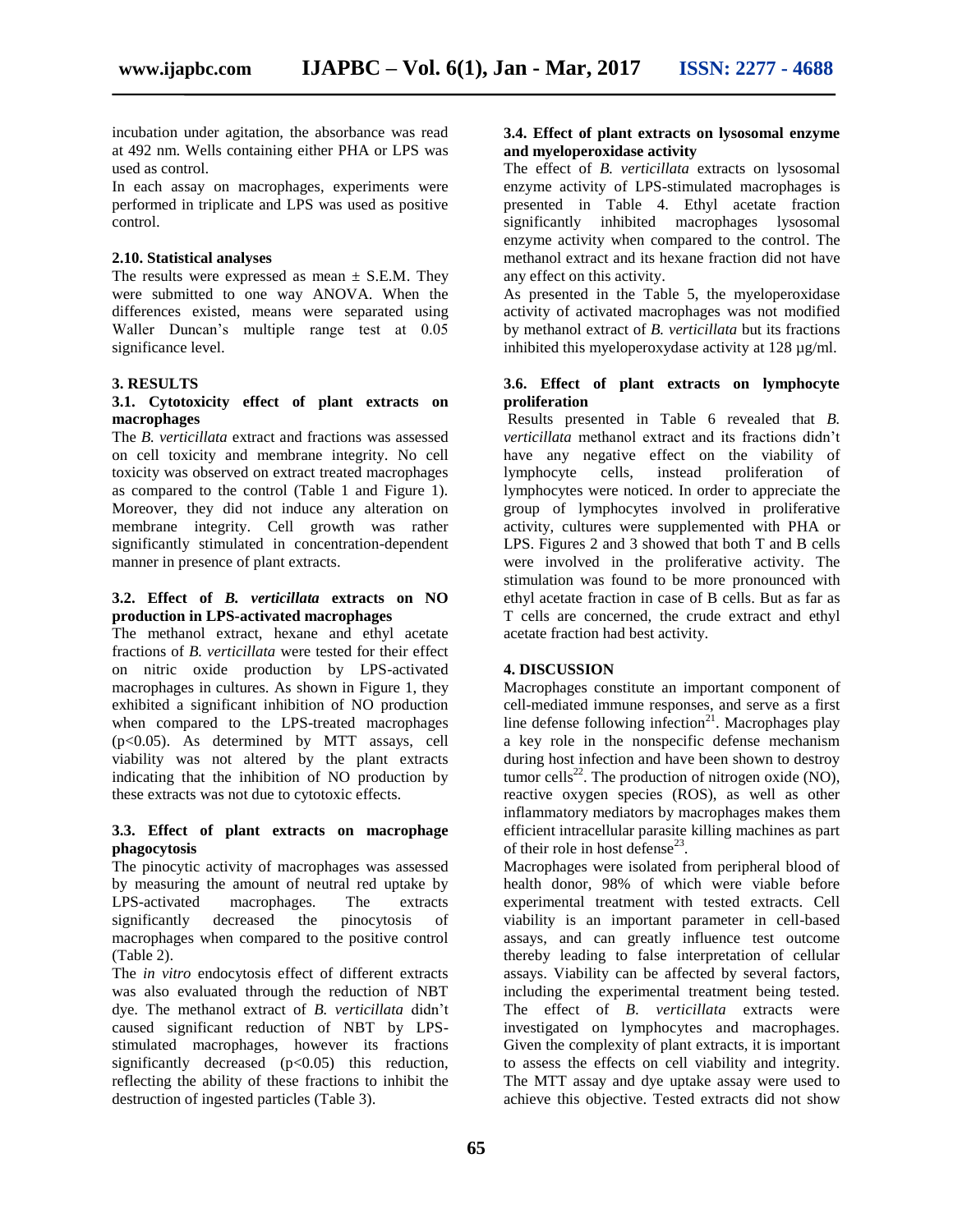any observable effects on cell viability and membrane integrity. This indicates that alterations in cell viability or membrane integrity can be ruled out in any further observation upon treatment.

NO is enzymatically produced by iNOS in macrophages and it is released in response to bacterial infection or inflammation<sup>24</sup>. Although NO is a highly reactive molecule necessary in immune

defense mechanism, its overproduction can cause mitochondrial oxidative stress, adrenal insufficiency, apoptosis, arthritis neurotoxicity and cancer<sup>25</sup>. The study showed that *B*. verticillata extract and fractions inhibited NO production from LPS-activated macrophages.

| Table 1                                                                              |
|--------------------------------------------------------------------------------------|
| Effect of B. verticillata extract and fractions on membrane integrity of macrophages |

|                             | <b>Membrane integrity</b> $(\% )$ |                           |                               |
|-----------------------------|-----------------------------------|---------------------------|-------------------------------|
| Concentrations $(\mu g/ml)$ | Crude extract                     | <b>Hexane fraction</b>    | <b>Ethyl acetate fraction</b> |
|                             | $100.00 \pm 0.00^{\circ}$         | $100.00 \pm 0.00^{\circ}$ | $100.00 \pm 0.00^{\circ}$     |
| 128                         | $124.03 + 10.42^b$                | $89.53 \pm 6.96^{\circ}$  | $194.46 \pm 2.66^{\circ}$     |
| 512                         | $179.06 \pm 22.15^{\circ}$        | $118.46 \pm 8.06^b$       | $167.38 \pm 7.46^b$           |
| LPS $(1\mu g/ml)$           | $172.00 \pm 0.00^a$               | $172.00 \pm 0.00^a$       | $172.00 \pm 0.00^b$           |

*Results are expressed as mean ± SD (n=3). For a given extract or fraction, values of concentration bearing different superscript letters are significantly different according to Waller-Dunkan test (at P<0.05) when compared to the non-treated cultures.*

| Table 2                                                                               |
|---------------------------------------------------------------------------------------|
| Effect of <i>B. verticillata</i> extracts on pinocytosis of LPS-activated macrophages |

|                             | <b>Pinocytic index</b>   |                               |                               |
|-----------------------------|--------------------------|-------------------------------|-------------------------------|
| Concentrations $(\mu g/ml)$ | Crude extract            | <b>Hexane fraction</b>        | <b>Ethyl acetate fraction</b> |
| control                     | $1.00 \pm 0.08^{\circ}$  | $1.00 \pm 0.08^e$             | $1.00 \pm 0.08^c$             |
| 128                         | $0.93 \pm 0.05^{\circ}$  | $1.15 \pm 0.17^{\text{cd}}$   | $1.19 \pm 0.06^b$             |
| 512                         | $1.10 \pm 0.04^{\rm bc}$ | $1.26 \pm 0.09$ <sup>bc</sup> | $1.59 \pm 0.10^a$             |
| LPS $(1\mu g/ml)$           | $1.72 \pm 0.09^{\rm a}$  | $1.72 \pm 0.09^{\rm a}$       | $1.72 \pm 0.09^{\rm a}$       |

*Results are expressed as the mean ± SD (n=3). For a given extract or fraction, values of concentration bearing different superscript letters are significantly different according to Waller-Dunkan test (at P<0.05) when compared to the non-treated cultures.*

| Table 3                                                                        |
|--------------------------------------------------------------------------------|
| Effect of B. verticillata extracts on endocytosis of LPS-activated macrophages |
|                                                                                |

| Concentrations $(\mu g/ml)$ | <b>NBT</b> reduction $(\% )$ |                           |                               |
|-----------------------------|------------------------------|---------------------------|-------------------------------|
|                             | Crude extract                | <b>Hexane fraction</b>    | <b>Ethyl acetate fraction</b> |
| control                     | $78.89 \pm 0.00^{\circ}$     | $78.89 \pm 0.00^{\circ}$  | $78.89 \pm 0.00^b$            |
| 128                         | $68.33 \pm 30.58^{\circ}$    | $83.17 \pm 3.67^{\rm b}$  | $77.85 + 12.23^b$             |
| 512                         | $79.58 \pm 26.91^{\circ}$    | $101.91 \pm 0.00^a$       | $78.71 + 1.22^b$              |
| LPS $(1\mu g/ml)$           | $100.00 \pm 0.00^{\circ}$    | $100.00 \pm 0.00^{\circ}$ | $100.00 \pm 0.00^{\circ}$     |

*Results are expressed as the mean ± SD (n=3). For a given extract or fraction, values of concentration bearing different superscript letters are significantly different according to Waller-Dunkan test (at P<0.05) when compared to the non-treated cultures.*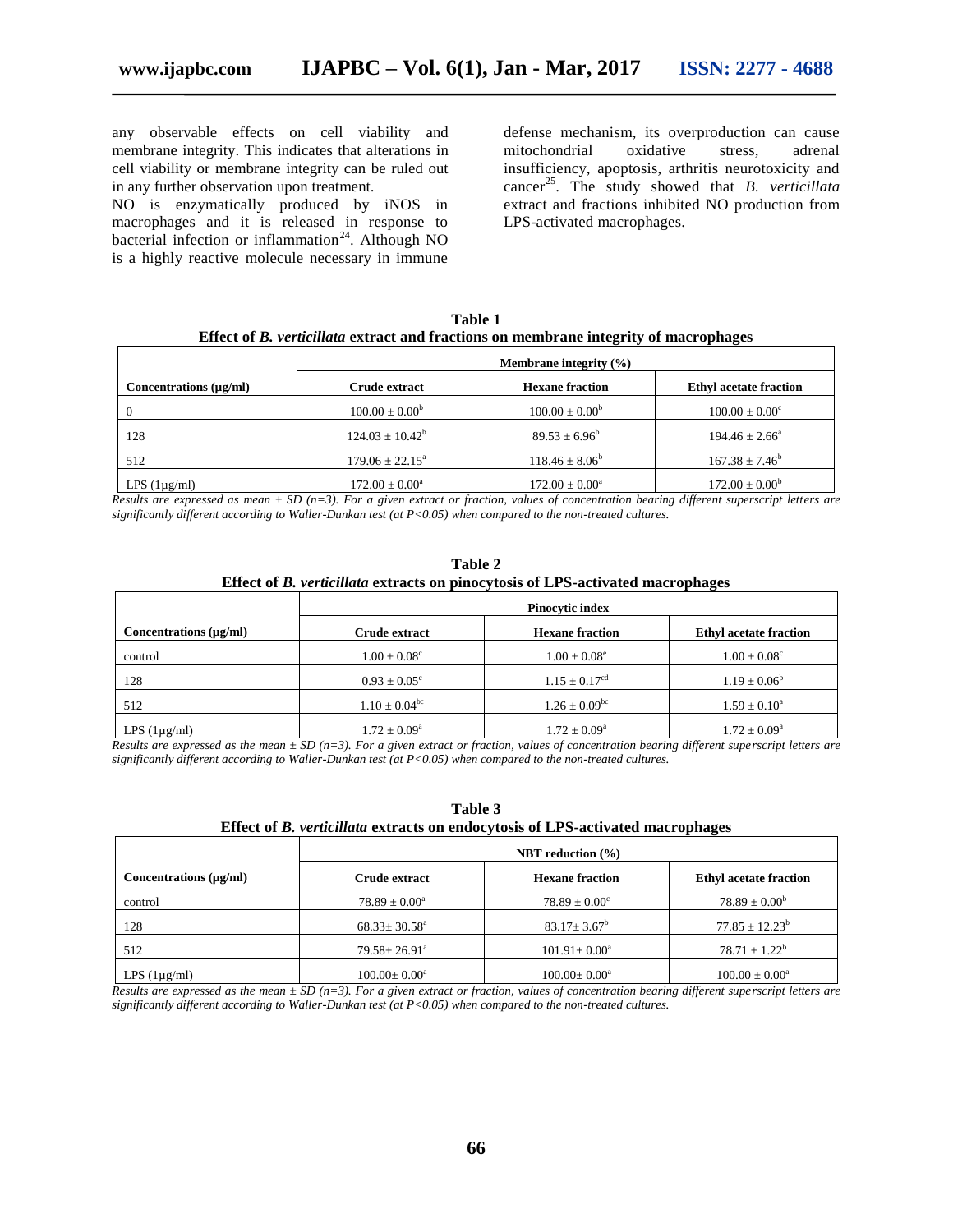| anı |  |
|-----|--|
|-----|--|

|                        | Effect of <i>D. Ferneman</i> extracts on rysosomar enzyme activity of EFS activated macrophages<br>Lysosomal enzyme activity $(\% )$ |                           |                               |
|------------------------|--------------------------------------------------------------------------------------------------------------------------------------|---------------------------|-------------------------------|
| Concentrations (µg/ml) | Crude extract                                                                                                                        | <b>Hexane fraction</b>    | <b>Ethyl acetate fraction</b> |
| control                | $68.04 \pm 1.59^b$                                                                                                                   | $68.04 \pm 1.59^{\circ}$  | $68.04 \pm 1.59^b$            |
| 128                    | $74.76 \pm 10.47^{\circ}$                                                                                                            | $91.36 \pm 14.56^{\circ}$ | $72.24 \pm 4.96^b$            |
| 512                    | $82.68 \pm 3.95^{\circ}$                                                                                                             | $92.96 \pm 2.42^{\circ}$  | $76.41 \pm 2.58^{\rm b}$      |
| LPS $(1\mu g/ml)$      | $100.00 \pm 0.00^{\circ}$                                                                                                            | $100.00 \pm 0.00^a$       | $100.00 \pm 0.00^{\text{a}}$  |

**Effect of** *B. verticillata* **extracts on lysosomal enzyme activity of LPS-activated macrophages**

*Results are expressed as the mean ± SD (n=3). For a given extract or fraction, values of concentration bearing different superscript letters are significantly different according to Waller-Dunkan test (at P<0.05) when compared to the non-treated cultures.*

| Table 5                                                                                     |
|---------------------------------------------------------------------------------------------|
| Effect of B. verticillata extracts on myeloperoxidase activity of LPS-activated macrophages |

|                        | Myeloperoxidase enzyme activity $(\% )$ |                              |                               |
|------------------------|-----------------------------------------|------------------------------|-------------------------------|
| Concentrations (µg/ml) | Crude extract                           | <b>Hexane fraction</b>       | <b>Ethyl acetate fraction</b> |
| control                | $50.19 \pm 0.00^{\circ}$                | $50.19 \pm 0.00^{\rm d}$     | $50.19 \pm 0.00^{\circ}$      |
| 128                    | $93.33 \pm 6.28^b$                      | $78.72 + 7.06$ <sup>bc</sup> | $87.7 \pm 6.2^b$              |
| 512                    | $113.62 \pm 2.20^{\circ}$               | $88.23 + 10.18^{ab}$         | $97.45 \pm 6.28^{\circ}$      |
| LPS $(1\mu g/ml)$      | $100.00 \pm 0.00^{ab}$                  | $100.00 \pm 0.00^{\circ}$    | $100.00 \pm 0.00^{\circ}$     |

*Results are expressed as the mean ± SD (n=3). For a given extract or fraction, values of concentration bearing different superscript letters are significantly different according to Waller-Dunkan test (at P<0.05) when compared to the non-treated cultures.*

|                        | Cell viability $(\% )$    |                           |                               |
|------------------------|---------------------------|---------------------------|-------------------------------|
| Concentrations (µg/ml) | Crude extract             | <b>Hexane fraction</b>    | <b>Ethyl acetate fraction</b> |
|                        | $100.00 \pm 0.00^{\circ}$ | $100.00 \pm 0.00^{\circ}$ | $100.00 \pm 0.00^{\circ}$     |
| 128                    | $212.85 \pm 26.49^b$      | $290.87 \pm 17.10^a$      | $251.26 \pm 2.96^a$           |
| 512                    | $228.77 \pm 26.19^{ab}$   | $133.37 \pm 3.79^{\rm b}$ | $266.81 \pm 7.59^{\circ}$     |

#### **Table 6 Cytotoxicity effect of** *B. verticillata* **extracts on lymphocyte cells**

 *Results are expressed as the mean ± SD (n=3). For a given extract or fraction, values of concentration bearing different superscript letters are significantly different according to Waller-Dunkan test (at P<0.05) when compared to the non-treated cultures.*

Incorporation of neutral red by activated macrophages was significantly decreased in presence of extracts indicating an inhibition of the pinocytic activity of macrophages. Nonspecific immunity is driven by macrophages cells through diverse functions like phagocytosis and pinocytosis<sup>26</sup>. These cells engulf and attack particles in the host that have been signaled for removal by various mechanisms. This process results in the activation of a membranebound oxidase that catalyzes the reduction of oxygen to superoxide anion, reactive oxygen intermediate that is extremely toxic to ingested microorganisms $^{27}$ . The superoxide anion also generates other powerful oxidizing agents, including hydroxyl radicals and

hydrogen peroxide. Despite its host defense, exaggerated function of human phagocyte can also be involved in cell and tissue damage associated with severe inflammatory reactions and autoimmune disorders<sup>28</sup>. Thus, modulation of pinocytic activity and oxidative burst may play an essential role in keeping cell and tissue integrity.

All phagocytes contain membrane-bound vesicles filled with digestive enzymes that are available for the annihilation of engulfed microbes<sup>29</sup>. Lysosomal enzyme especially acid phosphatase can transform *p*-nitrophenyl phosphate into a colored compound which correlates with the extent of degranulation in phagocytosis<sup>30</sup>.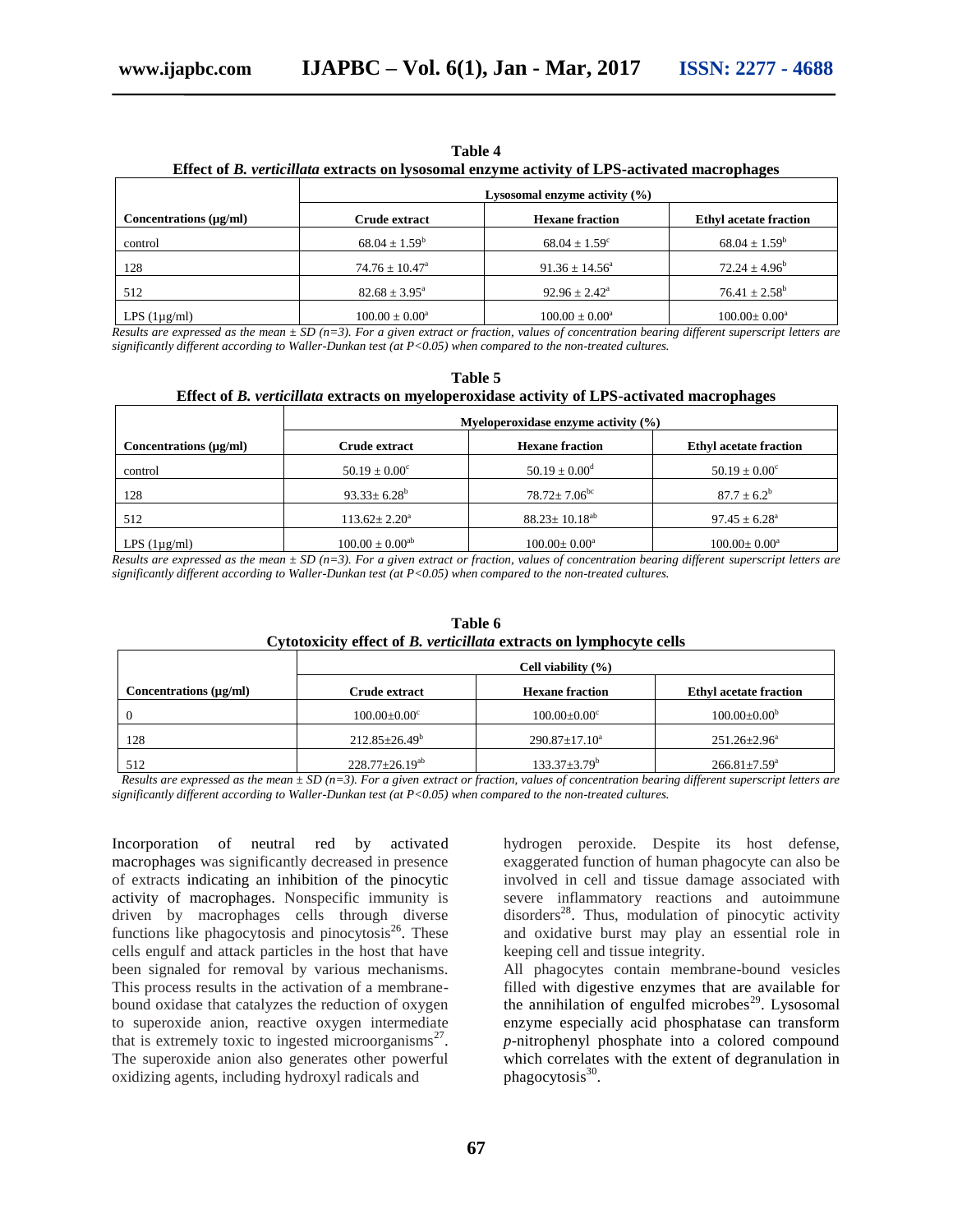

**Figure 1**

**Effect of** *B. verticillata* **extract and fractions on LPS-activated macrophage NO production and cell viability** *Results are expressed as the mean*  $\pm$  *SD (n=3). For a given extract or fraction, values of concentration bearing different superscript letters are significantly different according to Waller-Dunkan test (at P<0.05) when compared to the non-treated cultures.*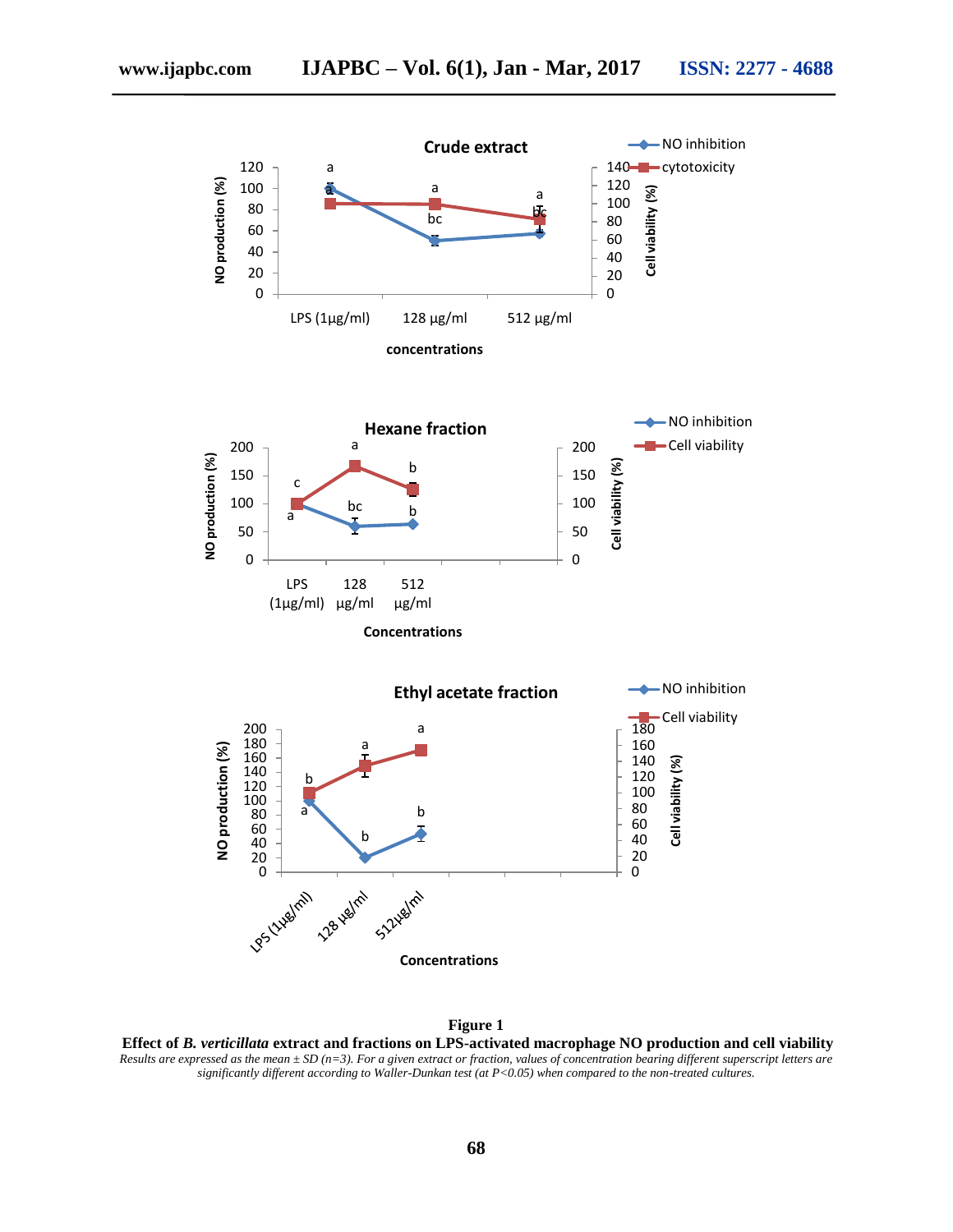

**Figure 2 Effect of** *B. verticillata* **methanol extract and fractions on T lymphocyte proliferation** (Results are expressed as the mean  $\pm$  SD (n=3). For a given extract or fraction, values of concentration bearing different superscript letters are

*significantly different according to Waller-Dunkan test (at P<0.05) when compared to the non-treated cultures)*





*(Results are expressed as the mean ± SD (n=3). For a given extract or fraction, values of concentration bearing different superscript letters are significantly different according to Waller-Dunkan test (at P<0.05) when compared to the non-treated cultures.)*

Fractions of the studied extracts inhibited the activity of lysosomal enzyme of activated macrophages. Although lysosomal enzymes are necessary for killing and engulfing pathogens, they are important mediators of acute chronic inflammatory diseases and involved in damage to connective tissue and contribute to several human diseases $^{31, 32}$ . Inhibition

of the lysosomal activity of macrophages by these extract could be exploited for the management of some chronic inflammatory diseases.

Considering the overall results, it clearly appears that *B. verticillata* extract contains substances that inhibit the phagocytic activity of macrophages by altering the destruction of ingested particles as a result of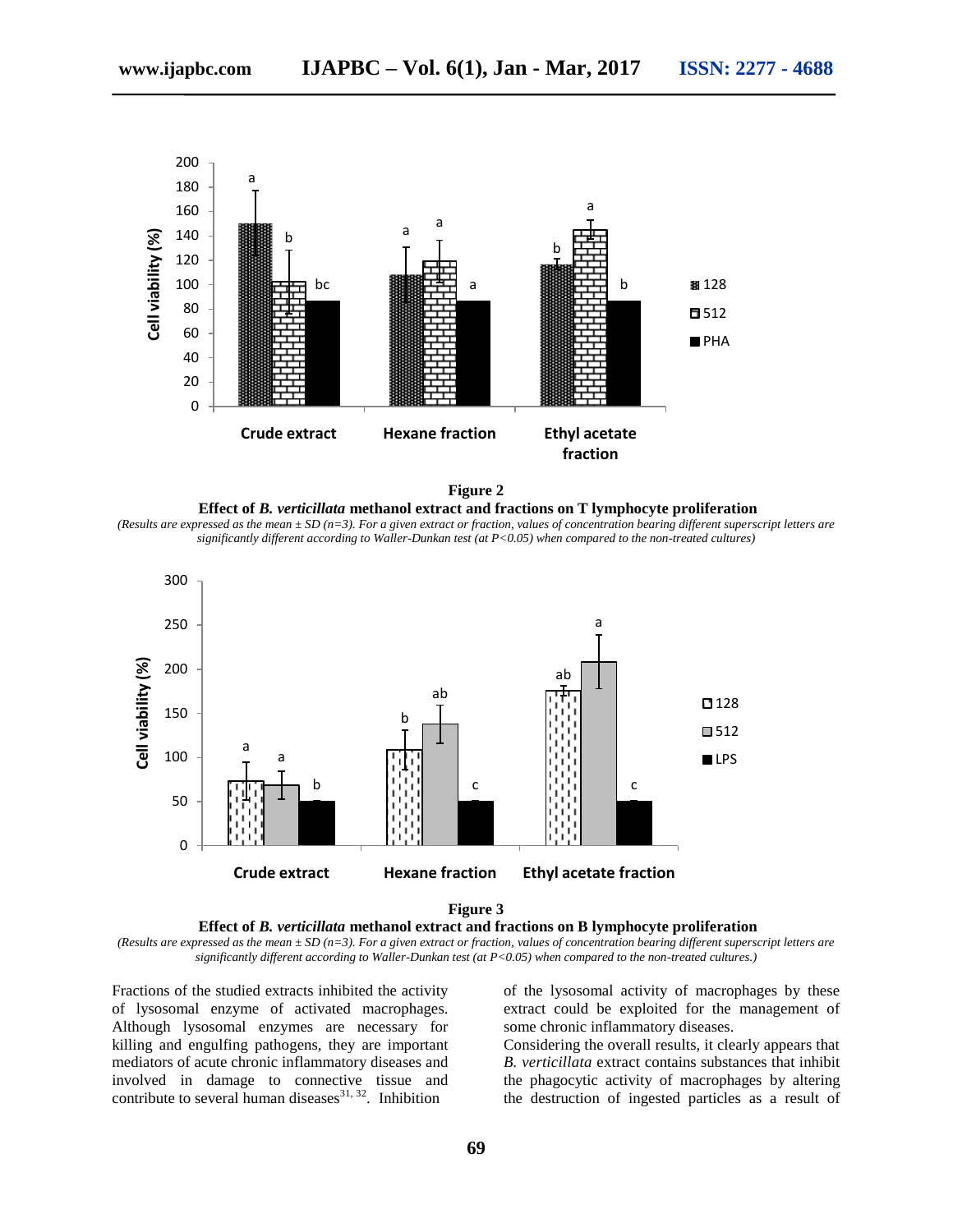inhibition of myeloperoxidase activity and lysosomal enzyme. This property is more observed in fractions compared to the crude extract, indicating that the anti-inflammatory properties of these fractions could be expected $33$ .

Observing the aforementioned effects of the tested extracts on macrophages and considering the importance of macrophages and lymphocytes as the major effector cells involved in the immune responses, the effect of these extracts was explored on lymphocytes. It was found that both T and B cells proliferation is stimulated in the present of either extract or fractions. T cells are involved in cell mediated immunity, whereas B cells are primarily responsible for humoral immunity through production of antigen specific antibodies<sup>34</sup>. . The increased T and B lymphocytes counts after treatment with extracts may be correlated with the increased humoral and cellular activities.

#### **CONCLUSION**

The effects of the methanol extract and its hexane and ethyl acetate fractions of *B. verticillata* were investigated on macrophages and lymphocytes. The extracts were capable of modulating non specific and adaptive immune responses mediators of the immune system through the inhibition of phagocyte cell activities and enhancement of lymphocyte proliferation. More so, extracts did not show any significant alteration in cell viability and integrity in vitro. Besides, the inhibitory effects of the tested extracts on macrophage activity may further be exploited for the development of disorders related to macrophage hyper activation such as macrophage activation syndrome. However, further studies are necessary to investigate their activities on other mechanisms of immunomodulatory responses.

#### **ACKNOWLEDGEMENT**

The present study was done at the "Laboratoire de Santé Animale" of the University of Dschang.

#### **REFERENCES**

- 1. Oliver SJ. The role of traditional medicine practice in primary health care within Aboriginal Australia: a review of the literature. J Ethnobiol Ethnomed, 2013; 9(46): 1-8.
- 2. Dong S, Chen Q-L, Su S-B. Curative Effects of Fuzheng Huayu on Liver Fibrosis and Cirrhosis: A Meta-Analysis. Evid Based Complement Alternat Med, 2015; 1-11.
- 3. Qi G, Gu S, Liu P, Yang H, Dong H. Effects of combined traditional Chinese medicine with immunosuppressive agents for patients with

myasthenia gravis. Int J Clin Exp Med, 2015; 8(10): 19044-19050.

- 4. da Costa-Silva TA, Grecco SS, de Sousa FS, Lago JH, Martins EG, Terrazas CA, Varikuti S, Owens KL, Beverley SM, Satoskar AR, Tempone AG. Immunomodulatory and antileishmanial activity of phenylpropanoid dimers isolated from Nectandra leucantha. J Nat Prod, 2015; 78(4): 653-657.
- 5. Hussain L, Akash MS, Ain NU, Rehman K, Ibrahim M. The analgesic, anti-inflammatory and anti-pyretic activities of Tinospora cordifolia. Adv Clin Exp Med, 2015; 24(6): 957-964.
- 6. Udegbunam SO, Udegbunam RI, Nnaji TO, Anyanwu MU, Kene ROC, Anika SM. Antimicrobial and antioxidant effect of methanolic Crinum jagus bulb extract in wound healing. J Intercult Ethnopharmacol, 2015; 4(3): 239-248.
- 7. Clark R, Kupper T. Old meets new: the interaction between innate and adaptive immunity. J Invest Dermatol. 2005; 125(4): 629-637.
- 8. O'Brien K, Fitzgerald DC, Naiken K, Alugupalli KR, Rostami AM, Gran B. Role of the innate immune system in autoimmune inflammatory demyelination. Curr Med Chem, 2008; 15(11): 1105-1115.
- 9. Cho SY, Kwon EY, Choi SM, Lee DG, Park C, Park SH, Yoo JH, Choi JH. Immunomodulatory effect of mesenchymal stem cells on the immune response of macrophages stimulated by Aspergillus fumigatus conidia. Med Mycol, 2016; 54(4): 377-383.
- 10. Fuchs BB, Li Y, Li D, Johnston T, Hendricks G, LiG, Rajamuthiah R, Mylonakis E. Micafungin elicits an immunomodulatory effect in galleria mellonella and mice, Mycopathologia, 2016; 181(1-2): 17-25.
- 11. Kang S, Min H. Ginseng, the 'Immunity Boost': The Effects of Panax ginseng on Immune System. J Ginseng Res, 2012; 36(4): 354-368.
- 12. Mahima AM, Ingle AM, Verma AK, Tiwari R, Karthik K, Chakraborty S, Deb R, Rajagunalan S, Rathore R, Dhama K. Immunomodulators in day to day life: a review. Pak J Biol Sci, 2013; 16(17): 826-843.
- 13. Ammon HP. Modulation of the immune system by Boswellia serrata extracts and boswellic acids. Phytomedicine, 2010; 17(11): 862-867.
- 14. Chouhan G, Islamuddin M, Sahal D, Afrin F. Exploring the role of medicinal plant-based immunomodulators for effective therapy of leishmaniasis. Front Immunol, 2014; 5(193).